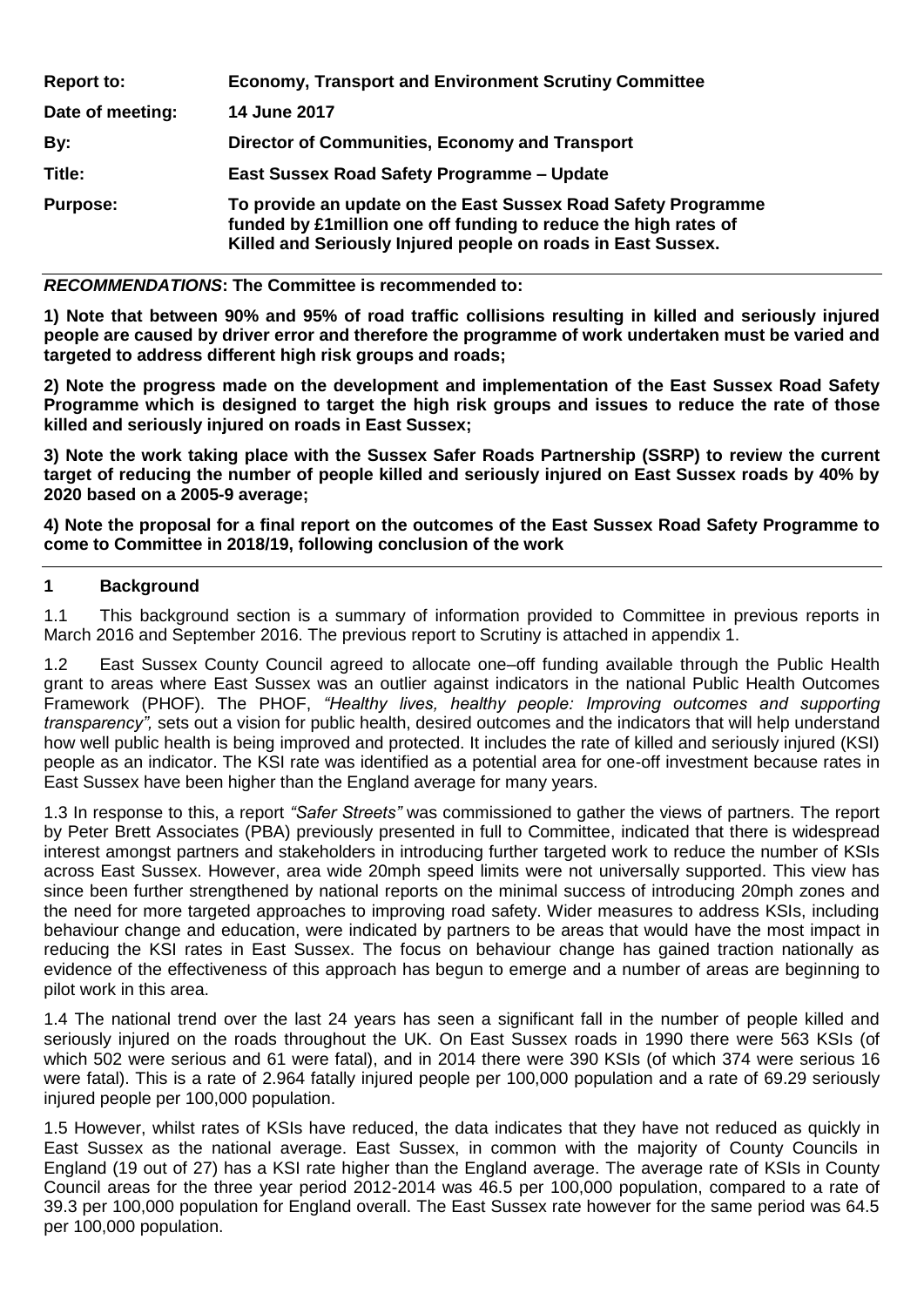1.6 Analysis of KSI data in East Sussex shows that approximately 90% of all crashes involving personal injury have a human error/action as the main or as a contributory factor (as recorded by the Police as part of data collection through the Department for Transport (DfT) approved STATS 19 reporting system).

1.7 Nationally and locally there has been significant analysis into how and why road traffic collisions occur and the most effective interventions to reduce their number. Analysis has found that the causes of KSIs are complex and multi-faceted and are influenced by many service areas and programmes. A number of internal and external partners are involved in wide ranging work to address the number of KSI's in road traffic collisions and improve overall road safety and the East Sussex Road Safety Programme is being delivered with their support. Partners include Sussex Police, East Sussex Fire and Rescue (ESF&RS) and Highways England.

1.8 Given the need for an evidence led approach to developing a range of targeted interventions to address the high rate of those KSI in East Sussex, the emerging evidence indicates the possible contribution that behaviour change approaches can make to reducing risk and improving overall road safety. Therefore the decision was made by the East Sussex Road Safety Programme Board, chaired by the Assistant Director of Communities, to use part of the allocation to develop and pilot behaviour change interventions within East Sussex to determine their effectiveness in this context. The Programme Board oversees the development and implementation of the project

1.9 The work undertaken on behaviour change interventions complements work also being developed under by the ESCC Road Safety Team. This work which is designed to focus on road infrastructure and speed management work is targeted specifically at high risk locations in East Sussex. The report by ESCC Road Safety Team on these high risk locations is attached in appendix 2.

## 2 **Supporting information**

2.1 National and local KSI Targets - In 2000, the Government announced a new Road Safety Strategy and set new targets for reducing casualties by 2010. There were a number of targets, the most significant one being a reduction in the number of those people killed or seriously injured. The target was a reduction of 40% by the year 2010 based on the average of those KSI casualties from the years 1994 to 1998. There was also a significant change in recording KSIs in 2005 which maybe one of the reasons why East Sussex figures are higher than average.

2.1.1 During the period 2000 to 2010 there was a ring-fenced Road Safety grant provided to all local authorities by the Department for Transport. Between 2008 and 2011 this grant of £2.35m to ESCC funded a range of road safety interventions. Nationally the target was met with a KSI reduction of 44%. However, in East Sussex a reduction in KSIs of only 30% was achieved.

2.1.2 Currently there are no national road safety targets. The national Strategic Framework for Road Safety (May 2011) details two forecasts, a central forecast and a low forecast that Central Government believes to be achievable (based on a % reduction on the average of 2005 to 2009 KSI casualties). The central forecast predicts a 40% reduction in KSIs by 2020 on the assumption that existing road safety programmes and other partners' measures continue to develop. The low forecast predicts a 50% reduction if the lower performing authorities were to improve their performance towards the level of the top performers. In this context East Sussex would be seen as a lower performing authority.

2.1.3 The forecasts set in 2011 are extremely ambitious, and based on the assumptions detailed in paragraph 2.1.2. In addition, at the same time as these forecasts were set, the ring-fenced Road Safety grant was removed and local government faced significant budget reductions. Along with the pressure in funding, the target did not take into account increasing populations, varying road types in local authority areas, changing economics and increasing traffic flows. However, local authorities were encouraged by the DfT to aim to meet these forecasts and following discussions at the SSRP, East Sussex County Council (ESCC), West Sussex County Council (WSCC) and Brighton & Hove City Council (BHCC) set a target of a 40% reduction in KSIs by 2020. Both West Sussex and Brighton and Hove have since reviewed the 40% target. WSCC is considering establishing a 25% target with the eventual aim of working towards the ambition of zero casualties. Brighton and Hove have taken a different approach projecting for the next 10 years a forecast for reducing the number of people killed or seriously injured based on two levels of forecast- a central projection and a low projectionwhich are intended to provide parameters which allow flexibility for the numerous factors and social conditions influencing the collision rate, whilst still maintaining focus on a downward trend.

2.1.4 For East Sussex, a 40% reduction in KSI casualties based on the average of 2005 to 2009 would seek to reduce KSI casualties to 227 by 2020, a reduction of 152 KSI from the average of 379.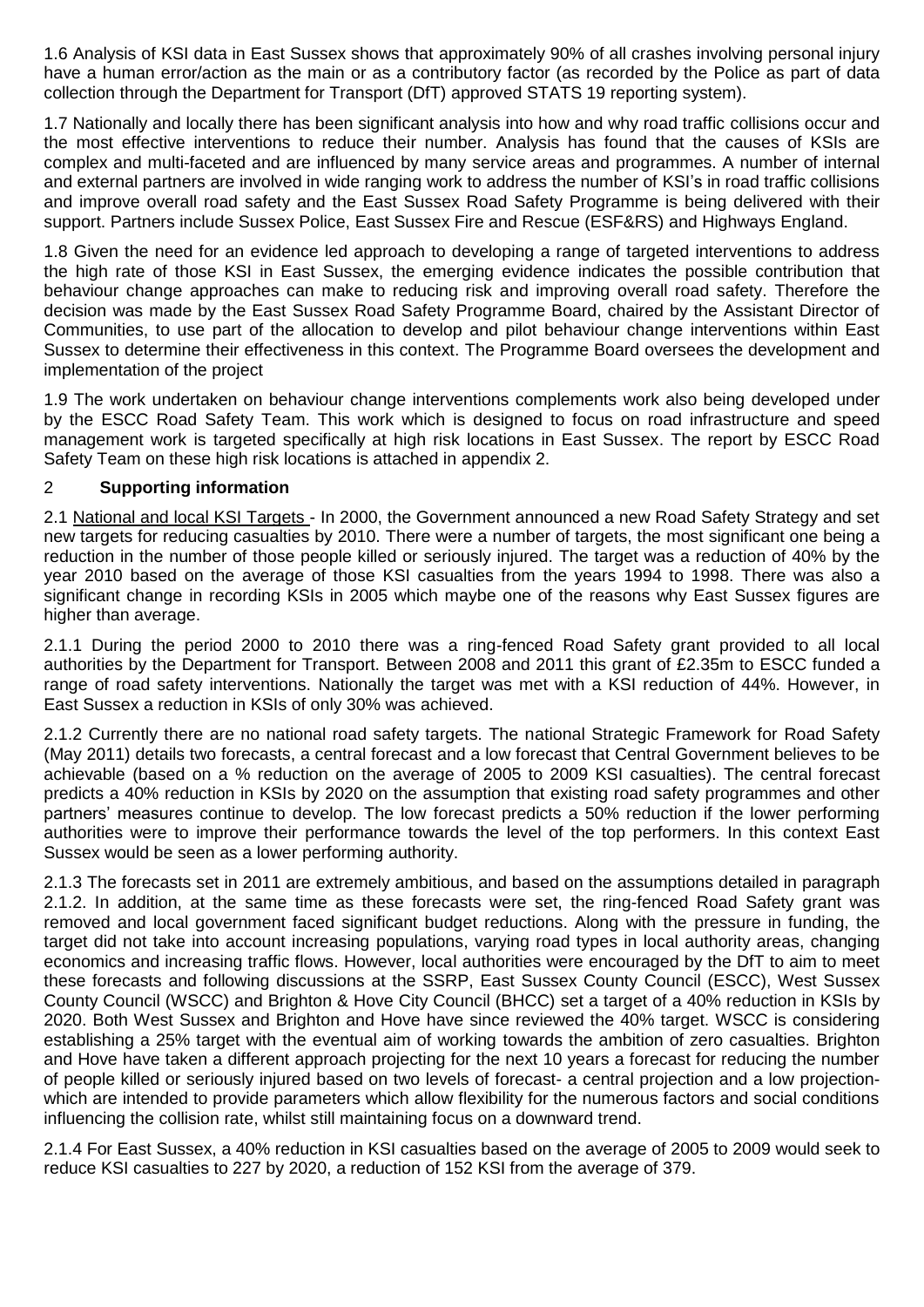2.1.5 Since the forecasts were set by the DfT, all local authorities in Sussex have shown an increase in KSIs between 2011 and 2014. During this period a number of similar local authorities have also seen an increase, for example Suffolk and Norfolk.

2.2 East Sussex KSI Trends - An analysis of KSIs in East Sussex, undertaken by the SSRP, indicates that although there has been a downward trend this has not been a straight line reduction. Since 1999 the KSI rate has seen a number of peaks and troughs rather than one clear overall sustained change. Indeed over the latest 4 years for which complete data is available (1999 to 2014) there has been an increase in the number of KSI casualties.

2.2.1 Issues with comparing East Sussex KSI rates with other local authorities - The East Sussex KSI rate has been higher than the England average for many years. The KSI rate during the period 2012-2014 for East Sussex is 64.5 per 100,000 population and the average for county councils in England is 46.5. Although KSI rates continue to be compared nationally, it should be noted that the SSRP have stated their view that it is difficult to compare KSI data with other local authorities. SSRP cite a number of reasons for these difficulties, such as differing road networks, weather, rural/urban splits, public transport availability, and collision reporting/recording and economic differences. This makes the picture extremely complex and indicates that data directly comparing authorities is difficult to interpret because these factors and their interaction may impact to different degrees in different areas.

2.2.2 Benchmarking for a new target. There is no definitive way of agreeing a suitable target based either on trends or on possible 'comparative areas'. There are various ways of identifying similar areas. The Office for National Statistics have ways of grouping similar areas based on 2011 Census data but these are for lower tier local authorities (e.g. Eastbourne and Hastings).

2.2.3 Within the Public Health Outcomes Framework there are two ways of comparing areas. One is a simple way, involving a deprivation measure which groups areas with similar deprivation scores (East Sussex being in 4<sup>th</sup> least deprived decile – amongst 40% of least deprived areas in England- though within this group one of the most deprived).

2.2.4 An alternative way is using the Chartered Institute of Public Finance and Accountancy (CIPFA) nearest neighbours modelling which seeks to measure similarity between local authorities and is a commonly used measure. However whilst the use of the CIPFA nearest neighbours modelling which seeks to measure similarity between Local Authority areas, is well used, there are significant issues with its application to road safety specifically. In particular, the CIPFA model is primarily based on population and income, rather than including for instance the kinds of roads within the area or controlling for weather conditions beyond flood risk. Therefore, whilst this model may be useful for policy areas where focus on income and population factors are key, it is less useful for an area such as road safety.

2.2.5 It is recognised nationally that establishing an appropriate target is difficult. The Government has indicated that whilst it does not necessarily advocate the introduction of road safety targets, including reducing road casualty targets, there is a need to maintain momentum. Therefore the Department for Transport (DfT) 'Strategic Framework for Road Safety' suggests the use of 'Forecasts'. This method of trying to predict 'central and lower' projections is based upon the need to take into account the numerous, complex factors affecting casualty reduction.

2.2.6 Following a discussion between Senior Officers at WSCC, BHCC and ESCC regarding the current DfT forecasts and the 40% target, it was agreed that the SSRP would undertake a review of the current KSI targets for Sussex and recommend an alternative approach. This review is now taking place in conjunction with partners on a pan Sussex basis and will be concluded by October 2017. This will ensure that we are able to collectively establish a position and coordinate efforts to work towards this. In the interim period, targets will be agreed for each of the projects to be delivered within the East Sussex Road Safety Programme. The outcomes of these projects will be reported to Committee following the completion and evaluation of projects.

2.3 Progress in the development and delivery of the East Sussex Road Safety Programme. As advised previously in this report, the decision was made to develop a series of behavioural insights schemes together with focused speed management to address the rate of KSIs in East Sussex.

2.3.1 Behaviour Change and Education- £500,000 has been allocated to this area of work. This is an important area as evidence tells us that approximately 90% of KSIs are due to human error. The Behavioural Insights Team (BIT) formerly part of the Cabinet Office (where they were termed the 'nudge unit') and the worlds first government institution dedicated to the application of behavioural sciences [\(http://www.behaviouralinsights.co.uk\)](http://www.behaviouralinsights.co.uk/) were commissioned by ESCC to conduct in depth data analysis to confirm the target groups and priority issues to identify any treatable trends. This work was conducted over a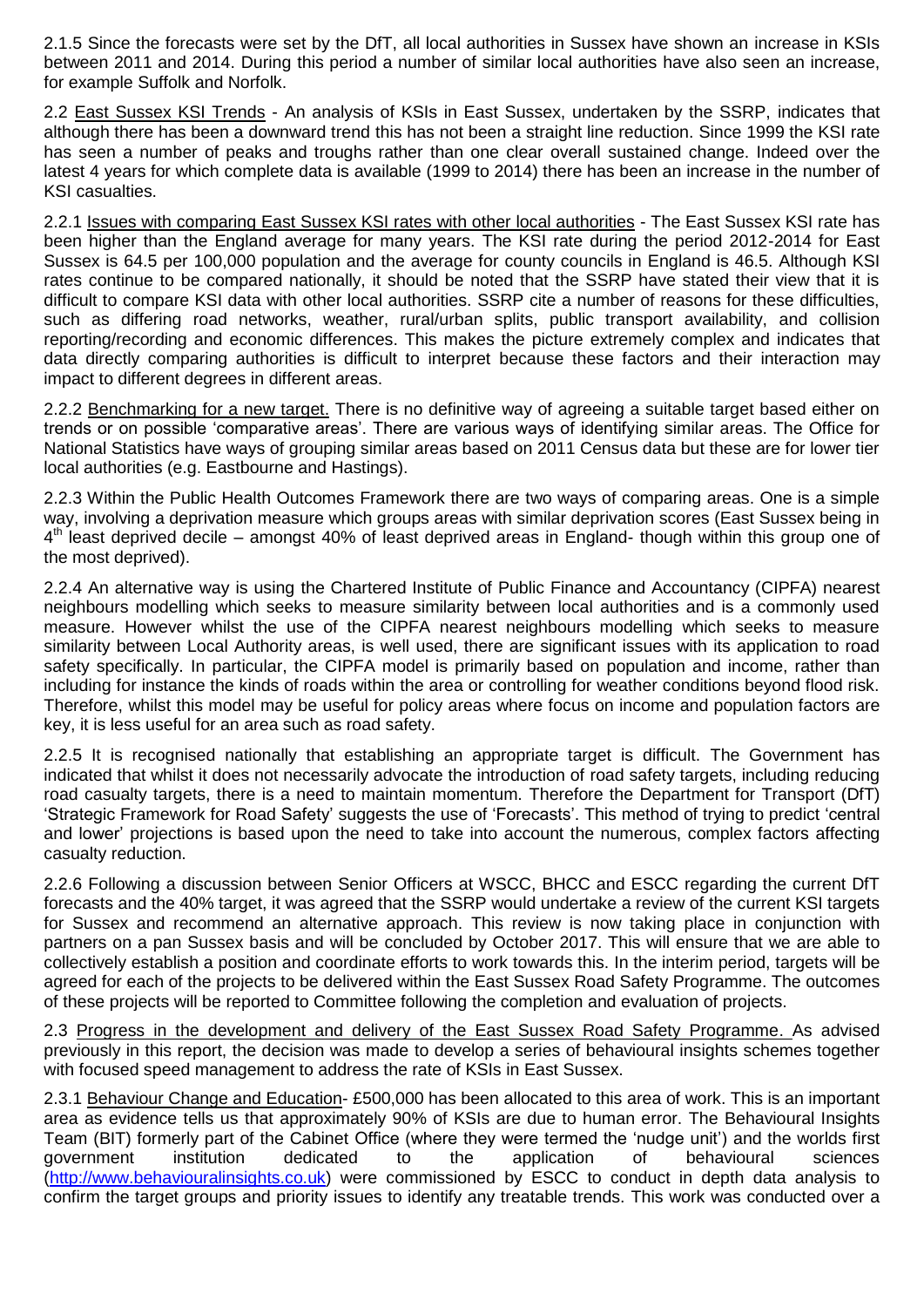three month period with the support of and data provided by the SSRP and Sussex Police and enabled a far more detailed analysis than had been previously carried out.

2.3.2 This work resulted in a summary report attached in appendix 3 by the Behavioural Insights Team. In summary the data analysis provided by the BIT aimed to consider a series of existing hypotheses to test whether these actually could be proved empirically. These included for example whether occupational drivers, elderly drivers, motorcyclists and visitors to the county proved to be at higher risk of KSIs and the extent to which the higher rate of KSIs in East Sussex could be due to the relative high percentage of rural roads.

2.3.3 Interestingly this detailed data analysis using leading data mining techniques to produce a fully predictive model of risk did not find that occupational or elderly drivers to be at high risk of causing KSIs, that the majority of risk was associated with East Sussex residents (particularly the closer to home they are) and that the rural nature of the road network had minimal impact on KSIs as do weather patterns. However occupational drivers remain an important target group pan Sussex for work by the SSRP as whilst the data does not show they contribute significantly to the East Sussex KSI figures, they are involved in minor collisions (which are not KSI). Work is ongoing with the SSRP to evaluate the Company Operator Safer Transport Scheme (COSTS) programme which provides occupational driving training across Sussex. This work is taking place together with work conducted internally by the ESCC Road Safety team to review our own occupational driving policy to ensure that both are relevant and fit for purpose.

2.3.4 The BIT identified three key target groups and suggested that these be prioritised as there was strong empirical evidence for focusing attention in these areas. These are young drivers (17-25), motorcyclists and car drivers in relation to vulnerable road users (cyclists /pedestrians etc.). Further information on each of these is included in the report from the BIT in appendix 3.

2.3.5. In addition to the high risk groups identified through this detailed data analysis work, the Behavioural Insights Team noted the following issues were of particular salience as contributors to the number of KSIs,

- that drivers are at higher risk of a KSI closer to home,
- issues with driver distraction /loss of concentration
- reckless driving
- travelling at speeds inappropriate to the conditions.

2.3.6 A workshop was held in April, supported by the Programme Board with senior partners from external organisations, together with internal road safety experts and communications leads to review this analysis and to propose a series of suitable behaviour change pilots to be taken forward under this programme of work. This workshop was chaired by a senior member of the Behavioural Insights team and supported by the full project team within BIT. The projects proposed had to meet the following key criteria to be put forward to Programme Board for subsequent approval

- Evidence based and focused on the identified priority groups and underlying issues
- Amenable to behaviour change interventions
- Affordable within the budget allocated to this aspect of the programme and deliverable with the support of project partners within the timeframe of the programme of work
- Clear outcomes and success criteria and be able to be evaluated for effectiveness and value for money at project end (September 2018- tbc) to enable next steps in this work to be determined.

2.3.7 At this workshop, a number of possible projects were proposed. A process of assessment and review is currently taking place by both the BIT and ESCC Road Safety Team to develop these and to consider those which are most likely to be amenable to behaviour change and suitable evaluation criteria. Once this work is complete, the list of proposed projects will be signed off by the Programme Board prior to implementation to ensure appropriate governance.

2.3.8 Whilst it was also noted at the workshop that black box technologies may have a useful role to play in moderating driver behaviour, the evidence around this is still emerging and this is subject to national legislation. Any adoption of these technologies by the insurance industry would force all drivers to adopt them and is therefore outside the context of work for this road safety programme. In addition, it is well documented that those currently choosing to fit these devices are not those who tend to fall within the higher risk categories of drivers.

2.3.9 Development of speed management schemes-In addition to the behavioural insights projects which are to be taken forward within this overall programme, work is also taking place to review the high risk locations for collisions and KSIs in East Sussex by the ESCC Road Safety Team. A budget of £250,000 has been allocated to this part of the programme and currently work is taking place to conduct speed surveys in those priority areas with the aim of determining whether additional speed management schemes would improve road safety.